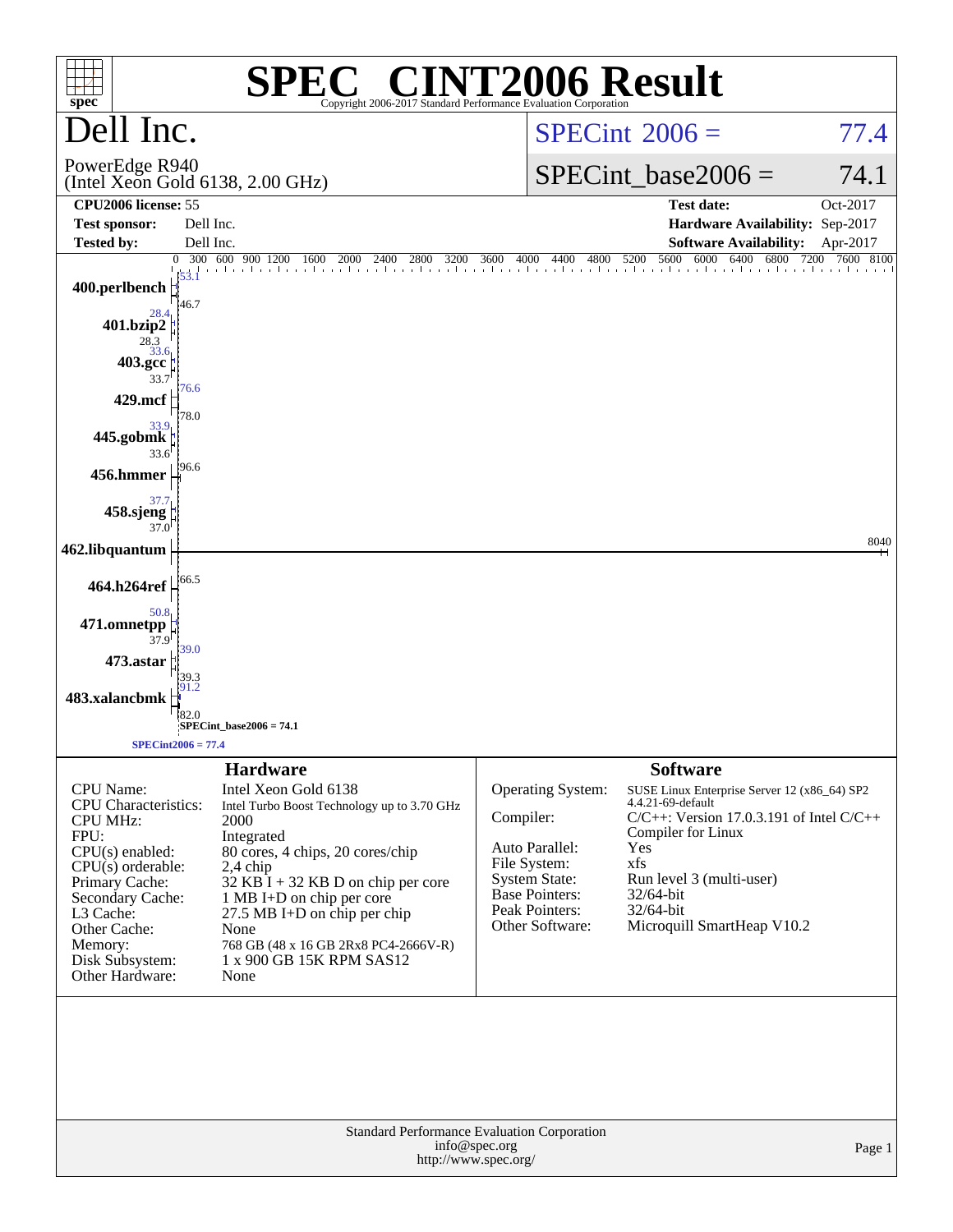

# Dell Inc.

## $SPECint2006 = 77.4$  $SPECint2006 = 77.4$

PowerEdge R940

(Intel Xeon Gold 6138, 2.00 GHz)

SPECint base2006 =  $74.1$ 

**[CPU2006 license:](http://www.spec.org/auto/cpu2006/Docs/result-fields.html#CPU2006license)** 55 **[Test date:](http://www.spec.org/auto/cpu2006/Docs/result-fields.html#Testdate)** Oct-2017 **[Test sponsor:](http://www.spec.org/auto/cpu2006/Docs/result-fields.html#Testsponsor)** Dell Inc. **[Hardware Availability:](http://www.spec.org/auto/cpu2006/Docs/result-fields.html#HardwareAvailability)** Sep-2017 **[Tested by:](http://www.spec.org/auto/cpu2006/Docs/result-fields.html#Testedby)** Dell Inc. **[Software Availability:](http://www.spec.org/auto/cpu2006/Docs/result-fields.html#SoftwareAvailability)** Apr-2017

#### **[Results Table](http://www.spec.org/auto/cpu2006/Docs/result-fields.html#ResultsTable)**

|                                                                                                                                               | <b>Base</b>    |       |                |       |                |             |                | <b>Peak</b>  |                |              |                |              |  |
|-----------------------------------------------------------------------------------------------------------------------------------------------|----------------|-------|----------------|-------|----------------|-------------|----------------|--------------|----------------|--------------|----------------|--------------|--|
| <b>Benchmark</b>                                                                                                                              | <b>Seconds</b> | Ratio | <b>Seconds</b> | Ratio | <b>Seconds</b> | Ratio       | <b>Seconds</b> | <b>Ratio</b> | <b>Seconds</b> | <b>Ratio</b> | <b>Seconds</b> | <b>Ratio</b> |  |
| 400.perlbench                                                                                                                                 | 208            | 46.9  | 209            | 46.7  | 210            | 46.6        | 184            | 53.1         | 184            | 53.2         | 184            | 53.0         |  |
| 401.bzip2                                                                                                                                     | 341            | 28.3  | 341            | 28.3  | 341            | 28.3        | 340            | 28.3         | 340            | 28.4         | 340            | 28.4         |  |
| $403.\text{gcc}$                                                                                                                              | 239            | 33.7  | 239            | 33.7  | 239            | 33.7        | 237            | 34.0         | 239            | 33.6         | 240            | 33.5         |  |
| $429$ .mcf                                                                                                                                    | 115            | 79.3  | 117            | 78.0  | 118            | 77.0        | 119            | 76.6         | 117            | 77.7         | 119            | 76.6         |  |
| $445$ .gobmk                                                                                                                                  | 312            | 33.7  | 312            | 33.6  | 312            | 33.6        | 310            | 33.8         | 310            | 33.9         | 310            | 33.9         |  |
| 456.hmmer                                                                                                                                     | 96.6           | 96.6  | 97.3           | 95.9  | 95.4           | 97.8        | 96.6           | 96.6         | 97.3           | 95.9         | 95.4           | 97.8         |  |
| $458$ .sjeng                                                                                                                                  | 327            | 37.0  | 327            | 37.0  | 327            | 37.0        | <u>321</u>     | 37.7         | 321            | 37.7         | 321            | 37.7         |  |
| 462.libquantum                                                                                                                                | 2.58           | 8040  | 2.60           | 7970  | 2.58           | 8040        | 2.58           | 8040         | 2.60           | 7970         | 2.58           | 8040         |  |
| 464.h264ref                                                                                                                                   | 333            | 66.4  | 333            | 66.5  | 329            | 67.3        | 333            | 66.4         | 333            | 66.5         | 329            | 67.3         |  |
| 471.omnetpp                                                                                                                                   | 161            | 38.9  | 165            | 37.9  | 165            | 37.9        | 121            | 51.6         | 123            | 50.8         | 124            | 50.3         |  |
| 473.astar                                                                                                                                     | 180            | 39.1  | 178            | 39.4  | 178            | <u>39.3</u> | 179            | 39.1         | 180            | 39.0         | 180            | 39.0         |  |
| 483.xalancbmk                                                                                                                                 | 84.2           | 82.0  | 83.7           | 82.4  | 84.3           | 81.9        | 75.1           | 91.8         | 75.6           | 91.2         | 75.7           | 91.1         |  |
| 2.11<br>$\mathbf{D}$ . $\mathbf{L}$<br>$-1.1.1$ $-1.1.1.1$<br><b>Allege Strategies</b><br>$D$ and $L$ and $L$ and $L$ and $L$ and $L$ and $L$ |                |       |                |       |                |             |                |              |                |              |                |              |  |

Results appear in the [order in which they were run.](http://www.spec.org/auto/cpu2006/Docs/result-fields.html#RunOrder) Bold underlined text [indicates a median measurement.](http://www.spec.org/auto/cpu2006/Docs/result-fields.html#Median)

### **[Submit Notes](http://www.spec.org/auto/cpu2006/Docs/result-fields.html#SubmitNotes)**

The config file option 'submit' was used.

### **[Operating System Notes](http://www.spec.org/auto/cpu2006/Docs/result-fields.html#OperatingSystemNotes)**

Stack size set to unlimited using "ulimit -s unlimited"

### **[Platform Notes](http://www.spec.org/auto/cpu2006/Docs/result-fields.html#PlatformNotes)**

 BIOS settings: Logical Processor Disabled Virtualization Technology Disabled Sub NUMA Cluster Disabled System Profile set to Custom CPU Performance set to Maximum Performance C1E Disabled C States set to Autonomous Uncore Frequency set to Dynamic Memory Patrol Scrub Disabled Energy Efficiency Policy set to Performance CPU Interconnect Bus Link Power Management Disabled PCI ASPM L1 Link Power Management Disabled Sysinfo program /home/cpu2006/config/sysinfo.rev6993 Revision 6993 of 2015-11-06 (b5e8d4b4eb51ed28d7f98696cbe290c1) running on linux-92x1 Fri Oct 20 09:36:10 2017 This section contains SUT (System Under Test) info as seen by

some common utilities. To remove or add to this section, see:<br>Continued on next page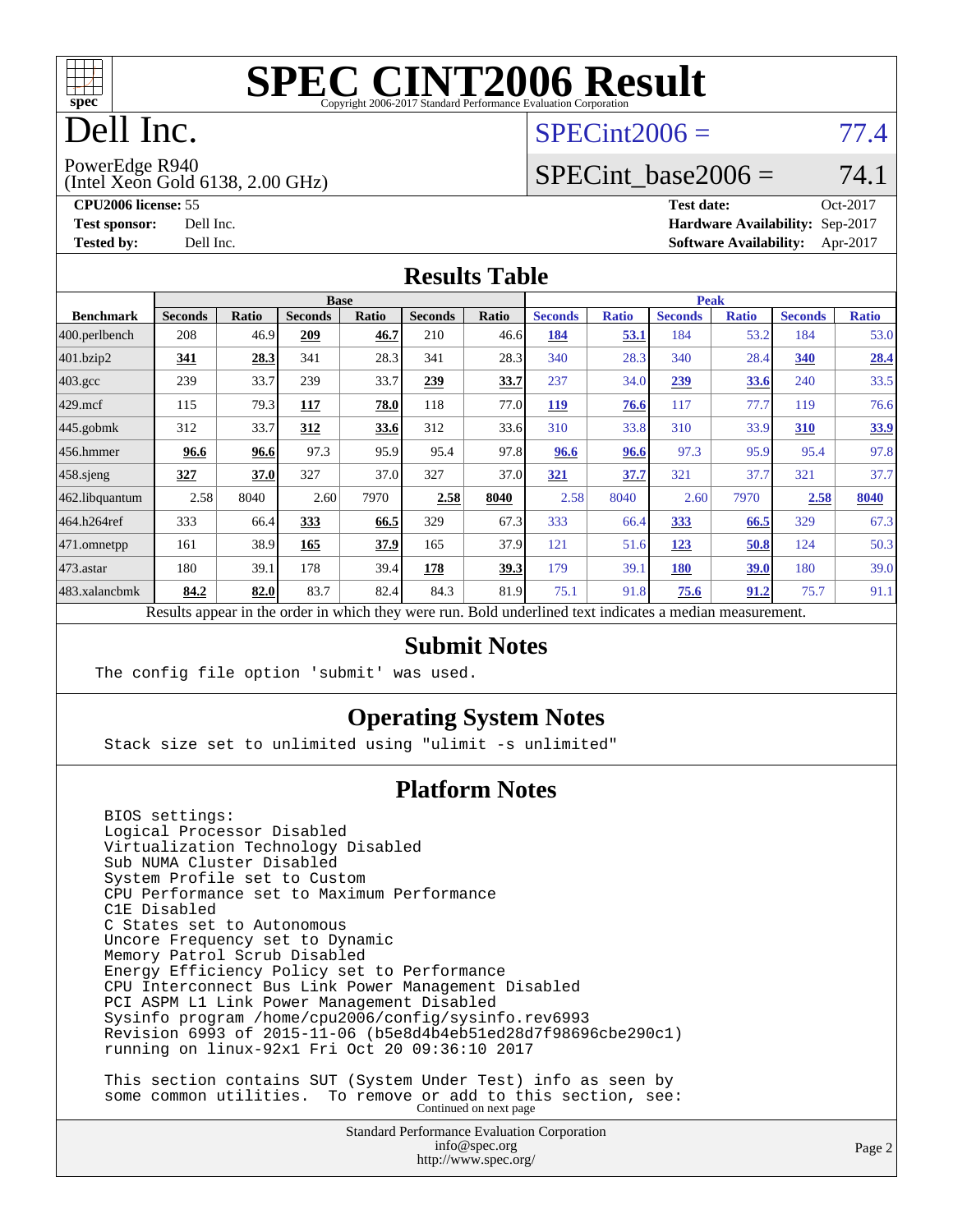

### **[SPEC CINT2006 Result](http://www.spec.org/auto/cpu2006/Docs/result-fields.html#SPECCINT2006Result)** Copyright 2006-2017 Standard Performance Evaluation Corporation

 $SPECint2006 = 77.4$  $SPECint2006 = 77.4$ 

(Intel Xeon Gold 6138, 2.00 GHz) PowerEdge R940

SPECint base2006 =  $74.1$ 

Dell Inc.

**[CPU2006 license:](http://www.spec.org/auto/cpu2006/Docs/result-fields.html#CPU2006license)** 55 **[Test date:](http://www.spec.org/auto/cpu2006/Docs/result-fields.html#Testdate)** Oct-2017 **[Test sponsor:](http://www.spec.org/auto/cpu2006/Docs/result-fields.html#Testsponsor)** Dell Inc. **[Hardware Availability:](http://www.spec.org/auto/cpu2006/Docs/result-fields.html#HardwareAvailability)** Sep-2017 **[Tested by:](http://www.spec.org/auto/cpu2006/Docs/result-fields.html#Testedby)** Dell Inc. **[Software Availability:](http://www.spec.org/auto/cpu2006/Docs/result-fields.html#SoftwareAvailability)** Apr-2017

#### **[Platform Notes \(Continued\)](http://www.spec.org/auto/cpu2006/Docs/result-fields.html#PlatformNotes)**

Standard Performance Evaluation Corporation [info@spec.org](mailto:info@spec.org) <http://www.spec.org/> <http://www.spec.org/cpu2006/Docs/config.html#sysinfo> From /proc/cpuinfo model name : Intel(R) Xeon(R) Gold 6138 CPU @ 2.00GHz 4 "physical id"s (chips) 80 "processors" cores, siblings (Caution: counting these is hw and system dependent. The following excerpts from /proc/cpuinfo might not be reliable. Use with caution.) cpu cores : 20 siblings physical 0: cores 0 1 2 3 4 8 9 10 11 12 16 17 18 19 20 24 25 26 27 28 physical 1: cores 0 1 2 3 4 8 9 10 11 12 16 17 18 19 20 24 25 26 27 28 physical 2: cores 0 1 2 3 4 8 9 10 11 12 16 17 18 19 20 24 25 26 27 28 physical 3: cores 0 1 2 3 4 8 9 10 11 12 16 17 18 19 20 24 25 26 27 28 cache size : 28160 KB From /proc/meminfo MemTotal: 791224416 kB<br>HugePages Total: 0 HugePages\_Total: 0<br>Hugepagesize: 2048 kB Hugepagesize: /usr/bin/lsb\_release -d SUSE Linux Enterprise Server 12 SP2 From /etc/\*release\* /etc/\*version\* SuSE-release: SUSE Linux Enterprise Server 12 (x86\_64) VERSION = 12 PATCHLEVEL = 2 # This file is deprecated and will be removed in a future service pack or release. # Please check /etc/os-release for details about this release. os-release: NAME="SLES" VERSION="12-SP2" VERSION\_ID="12.2" PRETTY\_NAME="SUSE Linux Enterprise Server 12 SP2" ID="sles" ANSI\_COLOR="0;32" CPE\_NAME="cpe:/o:suse:sles:12:sp2" uname -a: Linux linux-92x1 4.4.21-69-default #1 SMP Tue Oct 25 10:58:20 UTC 2016 (9464f67) x86\_64 x86\_64 x86\_64 GNU/Linux run-level 3 Oct 20 09:35 SPEC is set to: /home/cpu2006<br>Filesystem Type Size Used Avail Use% Mounted on /dev/sda4 xfs 796G 17G 779G 3% /home Additional information from dmidecode: Continued on next page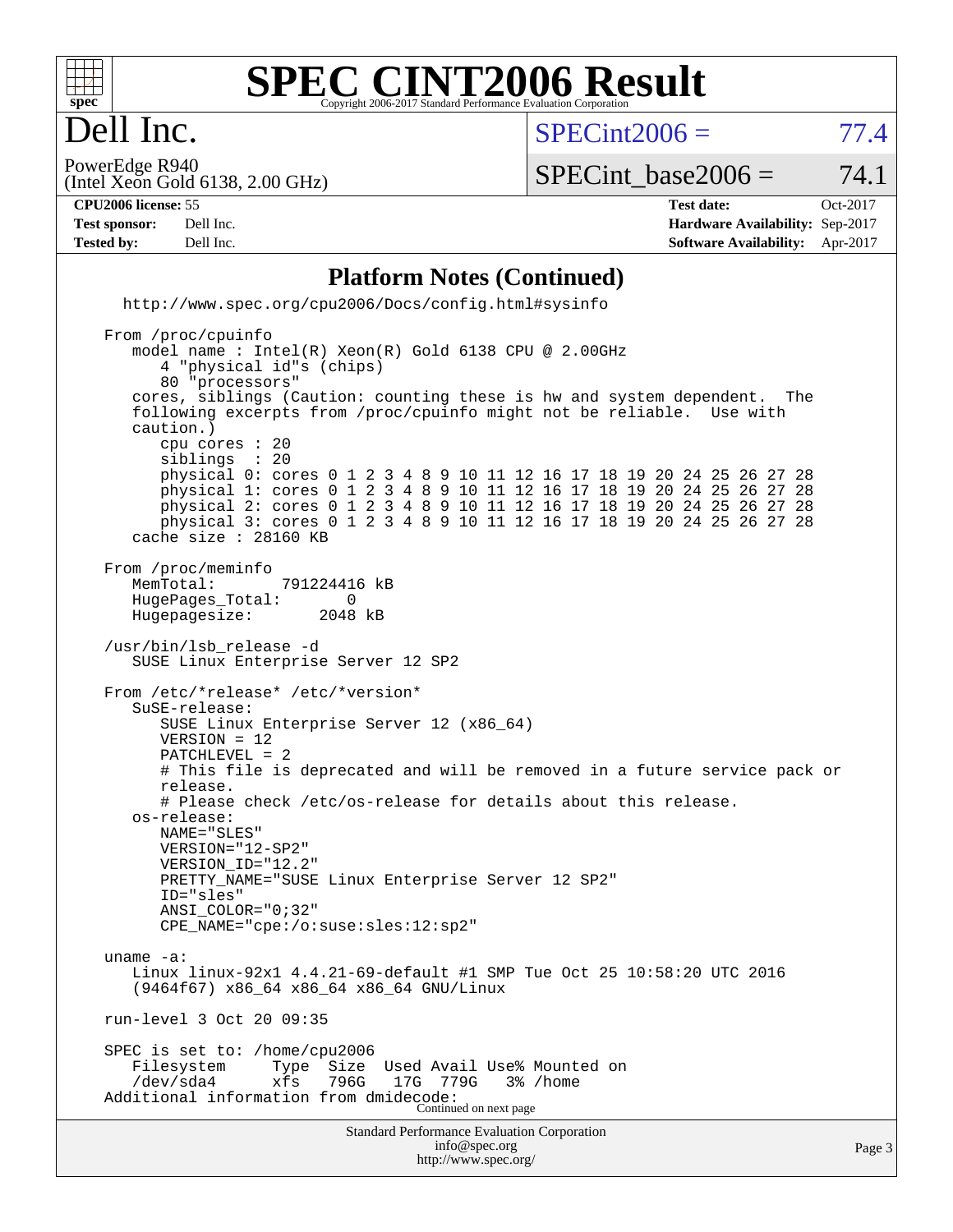

# Dell Inc.

 $SPECint2006 = 77.4$  $SPECint2006 = 77.4$ 

(Intel Xeon Gold 6138, 2.00 GHz) PowerEdge R940

SPECint base2006 =  $74.1$ 

**[CPU2006 license:](http://www.spec.org/auto/cpu2006/Docs/result-fields.html#CPU2006license)** 55 **[Test date:](http://www.spec.org/auto/cpu2006/Docs/result-fields.html#Testdate)** Oct-2017 **[Test sponsor:](http://www.spec.org/auto/cpu2006/Docs/result-fields.html#Testsponsor)** Dell Inc. **[Hardware Availability:](http://www.spec.org/auto/cpu2006/Docs/result-fields.html#HardwareAvailability)** Sep-2017 **[Tested by:](http://www.spec.org/auto/cpu2006/Docs/result-fields.html#Testedby)** Dell Inc. **[Software Availability:](http://www.spec.org/auto/cpu2006/Docs/result-fields.html#SoftwareAvailability)** Apr-2017

#### **[Platform Notes \(Continued\)](http://www.spec.org/auto/cpu2006/Docs/result-fields.html#PlatformNotes)**

 Warning: Use caution when you interpret this section. The 'dmidecode' program reads system data which is "intended to allow hardware to be accurately determined", but the intent may not be met, as there are frequent changes to hardware, firmware, and the "DMTF SMBIOS" standard.

 BIOS Dell Inc. 1.1.7 08/10/2017 Memory: 48x 00CE063200CE M393A2K43BB1-CTD 16 GB 2 rank 2666 MHz

(End of data from sysinfo program)

### **[General Notes](http://www.spec.org/auto/cpu2006/Docs/result-fields.html#GeneralNotes)**

Environment variables set by runspec before the start of the run: KMP\_AFFINITY = "granularity=fine,compact" LD\_LIBRARY\_PATH = "/home/cpu2006/lib/ia32:/home/cpu2006/lib/intel64:/home/cpu2006/sh10.2" OMP\_NUM\_THREADS = "80"

 Binaries compiled on a system with 1x Intel Core i7-4790 CPU + 32GB RAM memory using Redhat Enterprise Linux 7.2 Transparent Huge Pages enabled by default. Filesystem page cache cleared with: shell invocation of 'sync; echo 3 > /proc/sys/vm/drop\_caches' prior to run

## **[Base Compiler Invocation](http://www.spec.org/auto/cpu2006/Docs/result-fields.html#BaseCompilerInvocation)**

[C benchmarks](http://www.spec.org/auto/cpu2006/Docs/result-fields.html#Cbenchmarks): [icc -m64](http://www.spec.org/cpu2006/results/res2017q4/cpu2006-20171114-50553.flags.html#user_CCbase_intel_icc_64bit_bda6cc9af1fdbb0edc3795bac97ada53)

[C++ benchmarks:](http://www.spec.org/auto/cpu2006/Docs/result-fields.html#CXXbenchmarks) [icpc -m64](http://www.spec.org/cpu2006/results/res2017q4/cpu2006-20171114-50553.flags.html#user_CXXbase_intel_icpc_64bit_fc66a5337ce925472a5c54ad6a0de310)

## **[Base Portability Flags](http://www.spec.org/auto/cpu2006/Docs/result-fields.html#BasePortabilityFlags)**

|                                                    | 400.perlbench: -DSPEC_CPU_LP64 -DSPEC_CPU_LINUX_X64 |
|----------------------------------------------------|-----------------------------------------------------|
| 401.bzip2: -DSPEC_CPU_LP64                         |                                                     |
| 403.gcc: -DSPEC_CPU_LP64                           |                                                     |
| 429.mcf: -DSPEC CPU LP64                           |                                                     |
| 445.gobmk: -DSPEC_CPU_LP64                         |                                                     |
| 456.hmmer: - DSPEC CPU LP64                        |                                                     |
| 458.sjeng: -DSPEC_CPU_LP64                         |                                                     |
| 462.libquantum: - DSPEC_CPU_LP64 - DSPEC_CPU_LINUX |                                                     |
| 464.h264ref: -DSPEC CPU LP64                       |                                                     |
| 471.omnetpp: -DSPEC_CPU_LP64                       |                                                     |
| 473.astar: - DSPEC CPU LP64                        |                                                     |
|                                                    |                                                     |

Continued on next page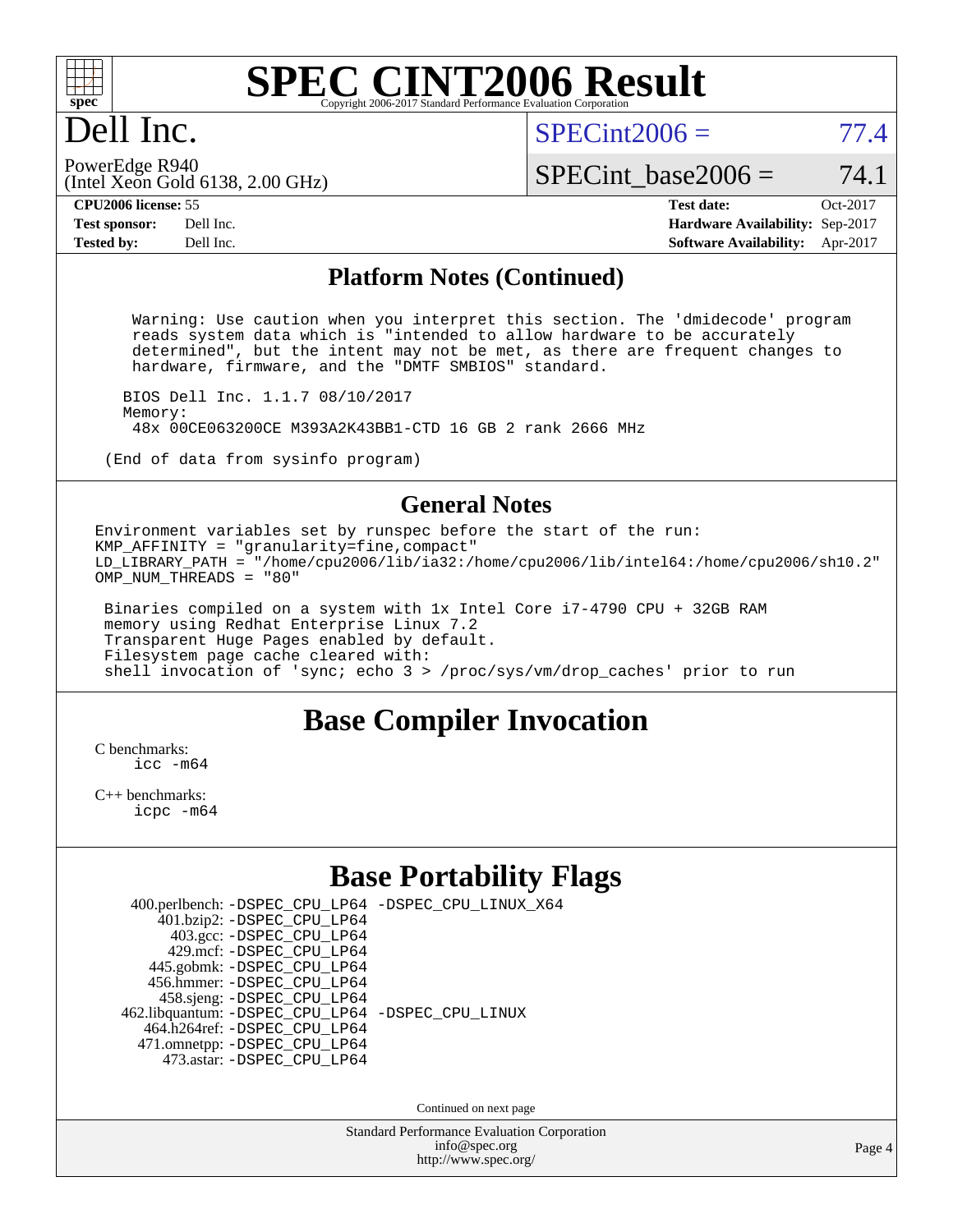

# Dell Inc.

 $SPECint2006 = 77.4$  $SPECint2006 = 77.4$ 

(Intel Xeon Gold 6138, 2.00 GHz) PowerEdge R940

SPECint base2006 =  $74.1$ 

**[CPU2006 license:](http://www.spec.org/auto/cpu2006/Docs/result-fields.html#CPU2006license)** 55 **[Test date:](http://www.spec.org/auto/cpu2006/Docs/result-fields.html#Testdate)** Oct-2017 **[Test sponsor:](http://www.spec.org/auto/cpu2006/Docs/result-fields.html#Testsponsor)** Dell Inc. **[Hardware Availability:](http://www.spec.org/auto/cpu2006/Docs/result-fields.html#HardwareAvailability)** Sep-2017 **[Tested by:](http://www.spec.org/auto/cpu2006/Docs/result-fields.html#Testedby)** Dell Inc. **[Software Availability:](http://www.spec.org/auto/cpu2006/Docs/result-fields.html#SoftwareAvailability)** Apr-2017

# **[Base Portability Flags \(Continued\)](http://www.spec.org/auto/cpu2006/Docs/result-fields.html#BasePortabilityFlags)**

483.xalancbmk: [-DSPEC\\_CPU\\_LP64](http://www.spec.org/cpu2006/results/res2017q4/cpu2006-20171114-50553.flags.html#suite_basePORTABILITY483_xalancbmk_DSPEC_CPU_LP64) [-DSPEC\\_CPU\\_LINUX](http://www.spec.org/cpu2006/results/res2017q4/cpu2006-20171114-50553.flags.html#b483.xalancbmk_baseCXXPORTABILITY_DSPEC_CPU_LINUX)

# **[Base Optimization Flags](http://www.spec.org/auto/cpu2006/Docs/result-fields.html#BaseOptimizationFlags)**

[C benchmarks](http://www.spec.org/auto/cpu2006/Docs/result-fields.html#Cbenchmarks):

[-xCORE-AVX2](http://www.spec.org/cpu2006/results/res2017q4/cpu2006-20171114-50553.flags.html#user_CCbase_f-xCORE-AVX2) [-ipo](http://www.spec.org/cpu2006/results/res2017q4/cpu2006-20171114-50553.flags.html#user_CCbase_f-ipo) [-O3](http://www.spec.org/cpu2006/results/res2017q4/cpu2006-20171114-50553.flags.html#user_CCbase_f-O3) [-no-prec-div](http://www.spec.org/cpu2006/results/res2017q4/cpu2006-20171114-50553.flags.html#user_CCbase_f-no-prec-div) [-parallel](http://www.spec.org/cpu2006/results/res2017q4/cpu2006-20171114-50553.flags.html#user_CCbase_f-parallel) [-qopt-prefetch](http://www.spec.org/cpu2006/results/res2017q4/cpu2006-20171114-50553.flags.html#user_CCbase_f-qopt-prefetch) [-auto-p32](http://www.spec.org/cpu2006/results/res2017q4/cpu2006-20171114-50553.flags.html#user_CCbase_f-auto-p32)

[C++ benchmarks:](http://www.spec.org/auto/cpu2006/Docs/result-fields.html#CXXbenchmarks)

[-xCORE-AVX2](http://www.spec.org/cpu2006/results/res2017q4/cpu2006-20171114-50553.flags.html#user_CXXbase_f-xCORE-AVX2) [-ipo](http://www.spec.org/cpu2006/results/res2017q4/cpu2006-20171114-50553.flags.html#user_CXXbase_f-ipo) [-O3](http://www.spec.org/cpu2006/results/res2017q4/cpu2006-20171114-50553.flags.html#user_CXXbase_f-O3) [-no-prec-div](http://www.spec.org/cpu2006/results/res2017q4/cpu2006-20171114-50553.flags.html#user_CXXbase_f-no-prec-div) [-qopt-prefetch](http://www.spec.org/cpu2006/results/res2017q4/cpu2006-20171114-50553.flags.html#user_CXXbase_f-qopt-prefetch) [-auto-p32](http://www.spec.org/cpu2006/results/res2017q4/cpu2006-20171114-50553.flags.html#user_CXXbase_f-auto-p32) [-Wl,-z,muldefs](http://www.spec.org/cpu2006/results/res2017q4/cpu2006-20171114-50553.flags.html#user_CXXbase_link_force_multiple1_74079c344b956b9658436fd1b6dd3a8a) [-L/sh10.2 -lsmartheap64](http://www.spec.org/cpu2006/results/res2017q4/cpu2006-20171114-50553.flags.html#user_CXXbase_SmartHeap64_63911d860fc08c15fa1d5bf319b9d8d5)

## **[Base Other Flags](http://www.spec.org/auto/cpu2006/Docs/result-fields.html#BaseOtherFlags)**

[C benchmarks](http://www.spec.org/auto/cpu2006/Docs/result-fields.html#Cbenchmarks):

403.gcc: [-Dalloca=\\_alloca](http://www.spec.org/cpu2006/results/res2017q4/cpu2006-20171114-50553.flags.html#b403.gcc_baseEXTRA_CFLAGS_Dalloca_be3056838c12de2578596ca5467af7f3)

# **[Peak Compiler Invocation](http://www.spec.org/auto/cpu2006/Docs/result-fields.html#PeakCompilerInvocation)**

[C benchmarks \(except as noted below\)](http://www.spec.org/auto/cpu2006/Docs/result-fields.html#Cbenchmarksexceptasnotedbelow):  $\text{icc } -\text{m64}$ 

400.perlbench: [icc -m32 -L/opt/intel/compilers\\_and\\_libraries\\_2017/linux/lib/ia32](http://www.spec.org/cpu2006/results/res2017q4/cpu2006-20171114-50553.flags.html#user_peakCCLD400_perlbench_intel_icc_c29f3ff5a7ed067b11e4ec10a03f03ae)

445.gobmk: [icc -m32 -L/opt/intel/compilers\\_and\\_libraries\\_2017/linux/lib/ia32](http://www.spec.org/cpu2006/results/res2017q4/cpu2006-20171114-50553.flags.html#user_peakCCLD445_gobmk_intel_icc_c29f3ff5a7ed067b11e4ec10a03f03ae)

[C++ benchmarks \(except as noted below\):](http://www.spec.org/auto/cpu2006/Docs/result-fields.html#CXXbenchmarksexceptasnotedbelow) [icc -m32 -L/opt/intel/compilers\\_and\\_libraries\\_2017/linux/lib/ia32](http://www.spec.org/cpu2006/results/res2017q4/cpu2006-20171114-50553.flags.html#user_CXXpeak_intel_icc_c29f3ff5a7ed067b11e4ec10a03f03ae)

473.astar: [icpc -m64](http://www.spec.org/cpu2006/results/res2017q4/cpu2006-20171114-50553.flags.html#user_peakCXXLD473_astar_intel_icpc_64bit_fc66a5337ce925472a5c54ad6a0de310)

## **[Peak Portability Flags](http://www.spec.org/auto/cpu2006/Docs/result-fields.html#PeakPortabilityFlags)**

 400.perlbench: [-D\\_FILE\\_OFFSET\\_BITS=64](http://www.spec.org/cpu2006/results/res2017q4/cpu2006-20171114-50553.flags.html#user_peakPORTABILITY400_perlbench_file_offset_bits_64_438cf9856305ebd76870a2c6dc2689ab) [-DSPEC\\_CPU\\_LINUX\\_IA32](http://www.spec.org/cpu2006/results/res2017q4/cpu2006-20171114-50553.flags.html#b400.perlbench_peakCPORTABILITY_DSPEC_CPU_LINUX_IA32) 401.bzip2: [-DSPEC\\_CPU\\_LP64](http://www.spec.org/cpu2006/results/res2017q4/cpu2006-20171114-50553.flags.html#suite_peakPORTABILITY401_bzip2_DSPEC_CPU_LP64) 403.gcc: [-DSPEC\\_CPU\\_LP64](http://www.spec.org/cpu2006/results/res2017q4/cpu2006-20171114-50553.flags.html#suite_peakPORTABILITY403_gcc_DSPEC_CPU_LP64) 429.mcf: [-DSPEC\\_CPU\\_LP64](http://www.spec.org/cpu2006/results/res2017q4/cpu2006-20171114-50553.flags.html#suite_peakPORTABILITY429_mcf_DSPEC_CPU_LP64) 445.gobmk: [-D\\_FILE\\_OFFSET\\_BITS=64](http://www.spec.org/cpu2006/results/res2017q4/cpu2006-20171114-50553.flags.html#user_peakPORTABILITY445_gobmk_file_offset_bits_64_438cf9856305ebd76870a2c6dc2689ab) 456.hmmer: [-DSPEC\\_CPU\\_LP64](http://www.spec.org/cpu2006/results/res2017q4/cpu2006-20171114-50553.flags.html#suite_peakPORTABILITY456_hmmer_DSPEC_CPU_LP64) 458.sjeng: [-DSPEC\\_CPU\\_LP64](http://www.spec.org/cpu2006/results/res2017q4/cpu2006-20171114-50553.flags.html#suite_peakPORTABILITY458_sjeng_DSPEC_CPU_LP64)

Continued on next page

Standard Performance Evaluation Corporation [info@spec.org](mailto:info@spec.org) <http://www.spec.org/>

Page 5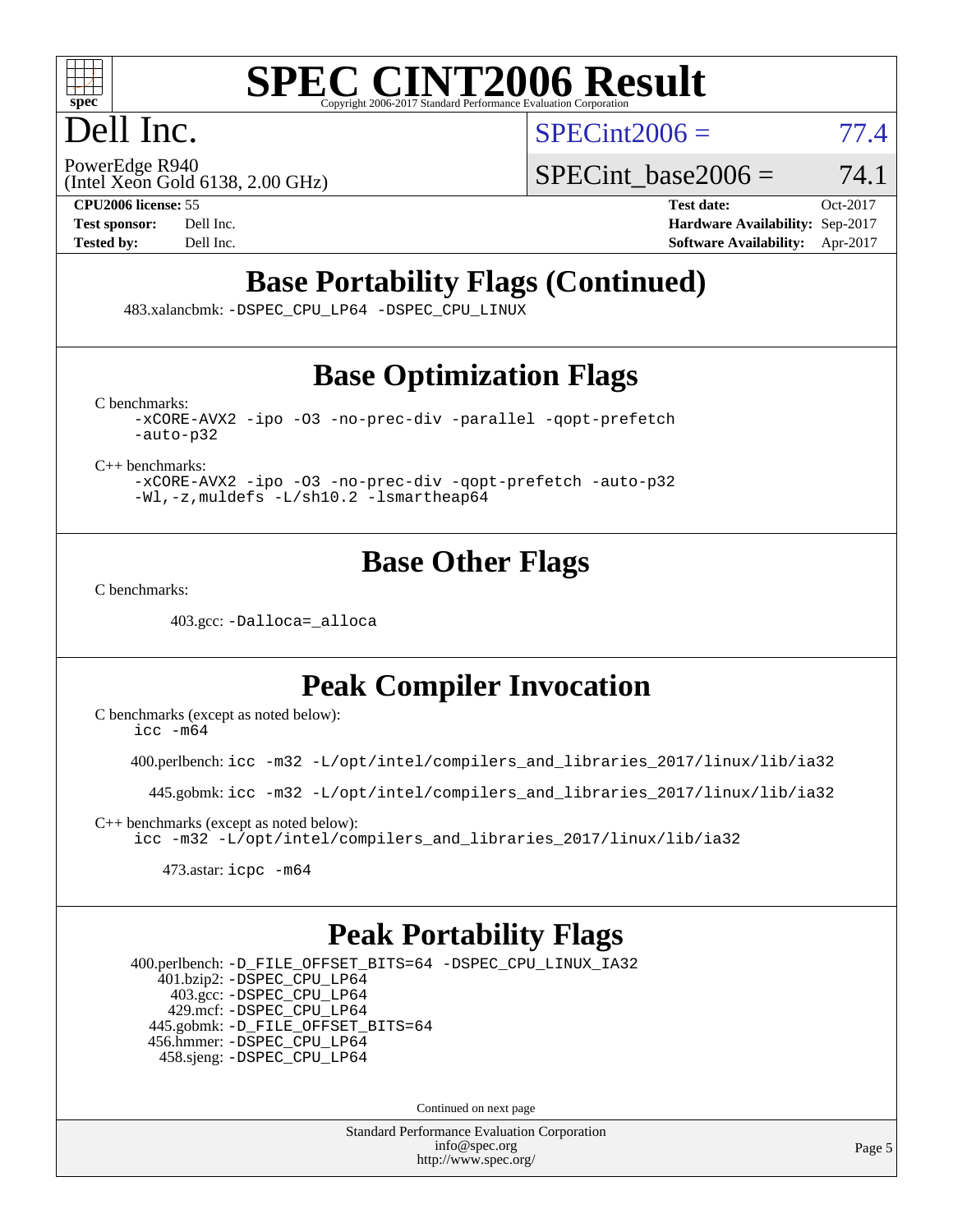

Dell Inc.

 $SPECint2006 = 77.4$  $SPECint2006 = 77.4$ 

(Intel Xeon Gold 6138, 2.00 GHz) PowerEdge R940

SPECint base2006 =  $74.1$ 

**[CPU2006 license:](http://www.spec.org/auto/cpu2006/Docs/result-fields.html#CPU2006license)** 55 **[Test date:](http://www.spec.org/auto/cpu2006/Docs/result-fields.html#Testdate)** Oct-2017 **[Test sponsor:](http://www.spec.org/auto/cpu2006/Docs/result-fields.html#Testsponsor)** Dell Inc. **[Hardware Availability:](http://www.spec.org/auto/cpu2006/Docs/result-fields.html#HardwareAvailability)** Sep-2017 **[Tested by:](http://www.spec.org/auto/cpu2006/Docs/result-fields.html#Testedby)** Dell Inc. **[Software Availability:](http://www.spec.org/auto/cpu2006/Docs/result-fields.html#SoftwareAvailability)** Apr-2017

# **[Peak Portability Flags \(Continued\)](http://www.spec.org/auto/cpu2006/Docs/result-fields.html#PeakPortabilityFlags)**

 462.libquantum: [-DSPEC\\_CPU\\_LP64](http://www.spec.org/cpu2006/results/res2017q4/cpu2006-20171114-50553.flags.html#suite_peakPORTABILITY462_libquantum_DSPEC_CPU_LP64) [-DSPEC\\_CPU\\_LINUX](http://www.spec.org/cpu2006/results/res2017q4/cpu2006-20171114-50553.flags.html#b462.libquantum_peakCPORTABILITY_DSPEC_CPU_LINUX) 464.h264ref: [-DSPEC\\_CPU\\_LP64](http://www.spec.org/cpu2006/results/res2017q4/cpu2006-20171114-50553.flags.html#suite_peakPORTABILITY464_h264ref_DSPEC_CPU_LP64) 471.omnetpp: [-D\\_FILE\\_OFFSET\\_BITS=64](http://www.spec.org/cpu2006/results/res2017q4/cpu2006-20171114-50553.flags.html#user_peakPORTABILITY471_omnetpp_file_offset_bits_64_438cf9856305ebd76870a2c6dc2689ab) 473.astar: [-DSPEC\\_CPU\\_LP64](http://www.spec.org/cpu2006/results/res2017q4/cpu2006-20171114-50553.flags.html#suite_peakPORTABILITY473_astar_DSPEC_CPU_LP64) 483.xalancbmk: [-D\\_FILE\\_OFFSET\\_BITS=64](http://www.spec.org/cpu2006/results/res2017q4/cpu2006-20171114-50553.flags.html#user_peakPORTABILITY483_xalancbmk_file_offset_bits_64_438cf9856305ebd76870a2c6dc2689ab) [-DSPEC\\_CPU\\_LINUX](http://www.spec.org/cpu2006/results/res2017q4/cpu2006-20171114-50553.flags.html#b483.xalancbmk_peakCXXPORTABILITY_DSPEC_CPU_LINUX)

# **[Peak Optimization Flags](http://www.spec.org/auto/cpu2006/Docs/result-fields.html#PeakOptimizationFlags)**

[C benchmarks](http://www.spec.org/auto/cpu2006/Docs/result-fields.html#Cbenchmarks):

 400.perlbench: [-prof-gen](http://www.spec.org/cpu2006/results/res2017q4/cpu2006-20171114-50553.flags.html#user_peakPASS1_CFLAGSPASS1_LDCFLAGS400_perlbench_prof_gen_e43856698f6ca7b7e442dfd80e94a8fc)(pass 1) [-prof-use](http://www.spec.org/cpu2006/results/res2017q4/cpu2006-20171114-50553.flags.html#user_peakPASS2_CFLAGSPASS2_LDCFLAGS400_perlbench_prof_use_bccf7792157ff70d64e32fe3e1250b55)(pass 2) [-xCORE-AVX2](http://www.spec.org/cpu2006/results/res2017q4/cpu2006-20171114-50553.flags.html#user_peakPASS2_CFLAGSPASS2_LDCFLAGS400_perlbench_f-xCORE-AVX2)(pass 2)  $-par-num-threads=1(pass 1) -ipo(pass 2) -O3(pass 2)$  $-par-num-threads=1(pass 1) -ipo(pass 2) -O3(pass 2)$  $-par-num-threads=1(pass 1) -ipo(pass 2) -O3(pass 2)$  $-par-num-threads=1(pass 1) -ipo(pass 2) -O3(pass 2)$  $-par-num-threads=1(pass 1) -ipo(pass 2) -O3(pass 2)$  $-par-num-threads=1(pass 1) -ipo(pass 2) -O3(pass 2)$ [-no-prec-div](http://www.spec.org/cpu2006/results/res2017q4/cpu2006-20171114-50553.flags.html#user_peakPASS2_CFLAGSPASS2_LDCFLAGS400_perlbench_f-no-prec-div)(pass 2) [-qopt-prefetch](http://www.spec.org/cpu2006/results/res2017q4/cpu2006-20171114-50553.flags.html#user_peakCOPTIMIZE400_perlbench_f-qopt-prefetch) 401.bzip2: [-prof-gen](http://www.spec.org/cpu2006/results/res2017q4/cpu2006-20171114-50553.flags.html#user_peakPASS1_CFLAGSPASS1_LDCFLAGS401_bzip2_prof_gen_e43856698f6ca7b7e442dfd80e94a8fc)(pass 1) [-prof-use](http://www.spec.org/cpu2006/results/res2017q4/cpu2006-20171114-50553.flags.html#user_peakPASS2_CFLAGSPASS2_LDCFLAGS401_bzip2_prof_use_bccf7792157ff70d64e32fe3e1250b55)(pass 2) [-xCORE-AVX2](http://www.spec.org/cpu2006/results/res2017q4/cpu2006-20171114-50553.flags.html#user_peakPASS2_CFLAGSPASS2_LDCFLAGS401_bzip2_f-xCORE-AVX2)(pass 2) [-par-num-threads=1](http://www.spec.org/cpu2006/results/res2017q4/cpu2006-20171114-50553.flags.html#user_peakPASS1_CFLAGSPASS1_LDCFLAGS401_bzip2_par_num_threads_786a6ff141b4e9e90432e998842df6c2)(pass 1) [-ipo](http://www.spec.org/cpu2006/results/res2017q4/cpu2006-20171114-50553.flags.html#user_peakPASS2_CFLAGSPASS2_LDCFLAGS401_bzip2_f-ipo)(pass 2) [-O3](http://www.spec.org/cpu2006/results/res2017q4/cpu2006-20171114-50553.flags.html#user_peakPASS2_CFLAGSPASS2_LDCFLAGS401_bzip2_f-O3)(pass 2) [-no-prec-div](http://www.spec.org/cpu2006/results/res2017q4/cpu2006-20171114-50553.flags.html#user_peakCOPTIMIZEPASS2_CFLAGSPASS2_LDCFLAGS401_bzip2_f-no-prec-div) [-auto-ilp32](http://www.spec.org/cpu2006/results/res2017q4/cpu2006-20171114-50553.flags.html#user_peakCOPTIMIZE401_bzip2_f-auto-ilp32) [-qopt-prefetch](http://www.spec.org/cpu2006/results/res2017q4/cpu2006-20171114-50553.flags.html#user_peakCOPTIMIZE401_bzip2_f-qopt-prefetch) 403.gcc: [-xCORE-AVX2](http://www.spec.org/cpu2006/results/res2017q4/cpu2006-20171114-50553.flags.html#user_peakOPTIMIZE403_gcc_f-xCORE-AVX2) [-ipo](http://www.spec.org/cpu2006/results/res2017q4/cpu2006-20171114-50553.flags.html#user_peakOPTIMIZE403_gcc_f-ipo) [-O3](http://www.spec.org/cpu2006/results/res2017q4/cpu2006-20171114-50553.flags.html#user_peakOPTIMIZE403_gcc_f-O3) [-no-prec-div](http://www.spec.org/cpu2006/results/res2017q4/cpu2006-20171114-50553.flags.html#user_peakOPTIMIZE403_gcc_f-no-prec-div) [-inline-calloc](http://www.spec.org/cpu2006/results/res2017q4/cpu2006-20171114-50553.flags.html#user_peakCOPTIMIZE403_gcc_f-inline-calloc) [-qopt-malloc-options=3](http://www.spec.org/cpu2006/results/res2017q4/cpu2006-20171114-50553.flags.html#user_peakCOPTIMIZE403_gcc_f-qopt-malloc-options_0fcb435012e78f27d57f473818e45fe4) [-auto-ilp32](http://www.spec.org/cpu2006/results/res2017q4/cpu2006-20171114-50553.flags.html#user_peakCOPTIMIZE403_gcc_f-auto-ilp32) 429.mcf: [-xCORE-AVX2](http://www.spec.org/cpu2006/results/res2017q4/cpu2006-20171114-50553.flags.html#user_peakOPTIMIZE429_mcf_f-xCORE-AVX2) [-ipo](http://www.spec.org/cpu2006/results/res2017q4/cpu2006-20171114-50553.flags.html#user_peakOPTIMIZE429_mcf_f-ipo) [-O3](http://www.spec.org/cpu2006/results/res2017q4/cpu2006-20171114-50553.flags.html#user_peakOPTIMIZE429_mcf_f-O3) [-no-prec-div](http://www.spec.org/cpu2006/results/res2017q4/cpu2006-20171114-50553.flags.html#user_peakOPTIMIZE429_mcf_f-no-prec-div) [-parallel](http://www.spec.org/cpu2006/results/res2017q4/cpu2006-20171114-50553.flags.html#user_peakCOPTIMIZE429_mcf_f-parallel) [-qopt-prefetch](http://www.spec.org/cpu2006/results/res2017q4/cpu2006-20171114-50553.flags.html#user_peakCOPTIMIZE429_mcf_f-qopt-prefetch) [-auto-p32](http://www.spec.org/cpu2006/results/res2017q4/cpu2006-20171114-50553.flags.html#user_peakCOPTIMIZE429_mcf_f-auto-p32) 445.gobmk: [-prof-gen](http://www.spec.org/cpu2006/results/res2017q4/cpu2006-20171114-50553.flags.html#user_peakPASS1_CFLAGSPASS1_LDCFLAGS445_gobmk_prof_gen_e43856698f6ca7b7e442dfd80e94a8fc)(pass 1) [-prof-use](http://www.spec.org/cpu2006/results/res2017q4/cpu2006-20171114-50553.flags.html#user_peakPASS2_CFLAGSPASS2_LDCFLAGS445_gobmk_prof_use_bccf7792157ff70d64e32fe3e1250b55)(pass 2) [-xCORE-AVX2](http://www.spec.org/cpu2006/results/res2017q4/cpu2006-20171114-50553.flags.html#user_peakPASS2_CFLAGSPASS2_LDCFLAGS445_gobmk_f-xCORE-AVX2)(pass 2)  $-par-num-threads=1(pass 1) -ipo(pass 2) -O3(pass 2)$  $-par-num-threads=1(pass 1) -ipo(pass 2) -O3(pass 2)$  $-par-num-threads=1(pass 1) -ipo(pass 2) -O3(pass 2)$  $-par-num-threads=1(pass 1) -ipo(pass 2) -O3(pass 2)$  $-par-num-threads=1(pass 1) -ipo(pass 2) -O3(pass 2)$  $-par-num-threads=1(pass 1) -ipo(pass 2) -O3(pass 2)$ [-no-prec-div](http://www.spec.org/cpu2006/results/res2017q4/cpu2006-20171114-50553.flags.html#user_peakPASS2_CFLAGSPASS2_LDCFLAGS445_gobmk_f-no-prec-div)(pass 2) 456.hmmer: basepeak = yes 458.sjeng: [-prof-gen](http://www.spec.org/cpu2006/results/res2017q4/cpu2006-20171114-50553.flags.html#user_peakPASS1_CFLAGSPASS1_LDCFLAGS458_sjeng_prof_gen_e43856698f6ca7b7e442dfd80e94a8fc)(pass 1) [-prof-use](http://www.spec.org/cpu2006/results/res2017q4/cpu2006-20171114-50553.flags.html#user_peakPASS2_CFLAGSPASS2_LDCFLAGS458_sjeng_prof_use_bccf7792157ff70d64e32fe3e1250b55)(pass 2) [-xCORE-AVX2](http://www.spec.org/cpu2006/results/res2017q4/cpu2006-20171114-50553.flags.html#user_peakPASS2_CFLAGSPASS2_LDCFLAGS458_sjeng_f-xCORE-AVX2)(pass 2)  $-par-num-threads=1(pass 1) -ipo(pass 2) -O3(pass 2)$  $-par-num-threads=1(pass 1) -ipo(pass 2) -O3(pass 2)$  $-par-num-threads=1(pass 1) -ipo(pass 2) -O3(pass 2)$  $-par-num-threads=1(pass 1) -ipo(pass 2) -O3(pass 2)$  $-par-num-threads=1(pass 1) -ipo(pass 2) -O3(pass 2)$  $-par-num-threads=1(pass 1) -ipo(pass 2) -O3(pass 2)$ [-no-prec-div](http://www.spec.org/cpu2006/results/res2017q4/cpu2006-20171114-50553.flags.html#user_peakPASS2_CFLAGSPASS2_LDCFLAGS458_sjeng_f-no-prec-div)(pass 2) [-unroll4](http://www.spec.org/cpu2006/results/res2017q4/cpu2006-20171114-50553.flags.html#user_peakCOPTIMIZE458_sjeng_f-unroll_4e5e4ed65b7fd20bdcd365bec371b81f)  $462$ .libquantum: basepeak = yes  $464.h264$ ref: basepeak = yes [C++ benchmarks:](http://www.spec.org/auto/cpu2006/Docs/result-fields.html#CXXbenchmarks) 471.omnetpp: [-prof-gen](http://www.spec.org/cpu2006/results/res2017q4/cpu2006-20171114-50553.flags.html#user_peakPASS1_CXXFLAGSPASS1_LDCXXFLAGS471_omnetpp_prof_gen_e43856698f6ca7b7e442dfd80e94a8fc)(pass 1) [-prof-use](http://www.spec.org/cpu2006/results/res2017q4/cpu2006-20171114-50553.flags.html#user_peakPASS2_CXXFLAGSPASS2_LDCXXFLAGS471_omnetpp_prof_use_bccf7792157ff70d64e32fe3e1250b55)(pass 2) [-xCORE-AVX2](http://www.spec.org/cpu2006/results/res2017q4/cpu2006-20171114-50553.flags.html#user_peakPASS2_CXXFLAGSPASS2_LDCXXFLAGS471_omnetpp_f-xCORE-AVX2)(pass 2)  $-par-num-threads=1(pass 1) -ipo(pass 2) -O3(pass 2)$  $-par-num-threads=1(pass 1) -ipo(pass 2) -O3(pass 2)$  $-par-num-threads=1(pass 1) -ipo(pass 2) -O3(pass 2)$  $-par-num-threads=1(pass 1) -ipo(pass 2) -O3(pass 2)$  $-par-num-threads=1(pass 1) -ipo(pass 2) -O3(pass 2)$  $-par-num-threads=1(pass 1) -ipo(pass 2) -O3(pass 2)$ [-no-prec-div](http://www.spec.org/cpu2006/results/res2017q4/cpu2006-20171114-50553.flags.html#user_peakPASS2_CXXFLAGSPASS2_LDCXXFLAGS471_omnetpp_f-no-prec-div)(pass 2) [-qopt-ra-region-strategy=block](http://www.spec.org/cpu2006/results/res2017q4/cpu2006-20171114-50553.flags.html#user_peakCXXOPTIMIZE471_omnetpp_f-qopt-ra-region-strategy_0f7b543d62da454b380160c0e3b28f94) [-Wl,-z,muldefs](http://www.spec.org/cpu2006/results/res2017q4/cpu2006-20171114-50553.flags.html#user_peakEXTRA_LDFLAGS471_omnetpp_link_force_multiple1_74079c344b956b9658436fd1b6dd3a8a) [-L/sh10.2 -lsmartheap](http://www.spec.org/cpu2006/results/res2017q4/cpu2006-20171114-50553.flags.html#user_peakEXTRA_LIBS471_omnetpp_SmartHeap_b831f2d313e2fffa6dfe3f00ffc1f1c0) 473.astar: [-xCORE-AVX2](http://www.spec.org/cpu2006/results/res2017q4/cpu2006-20171114-50553.flags.html#user_peakOPTIMIZE473_astar_f-xCORE-AVX2) [-ipo](http://www.spec.org/cpu2006/results/res2017q4/cpu2006-20171114-50553.flags.html#user_peakOPTIMIZE473_astar_f-ipo) [-O3](http://www.spec.org/cpu2006/results/res2017q4/cpu2006-20171114-50553.flags.html#user_peakOPTIMIZE473_astar_f-O3) [-no-prec-div](http://www.spec.org/cpu2006/results/res2017q4/cpu2006-20171114-50553.flags.html#user_peakOPTIMIZE473_astar_f-no-prec-div) [-qopt-prefetch](http://www.spec.org/cpu2006/results/res2017q4/cpu2006-20171114-50553.flags.html#user_peakCXXOPTIMIZE473_astar_f-qopt-prefetch) [-auto-p32](http://www.spec.org/cpu2006/results/res2017q4/cpu2006-20171114-50553.flags.html#user_peakCXXOPTIMIZE473_astar_f-auto-p32) [-Wl,-z,muldefs](http://www.spec.org/cpu2006/results/res2017q4/cpu2006-20171114-50553.flags.html#user_peakEXTRA_LDFLAGS473_astar_link_force_multiple1_74079c344b956b9658436fd1b6dd3a8a) [-L/sh10.2 -lsmartheap64](http://www.spec.org/cpu2006/results/res2017q4/cpu2006-20171114-50553.flags.html#user_peakEXTRA_LIBS473_astar_SmartHeap64_63911d860fc08c15fa1d5bf319b9d8d5) Continued on next page